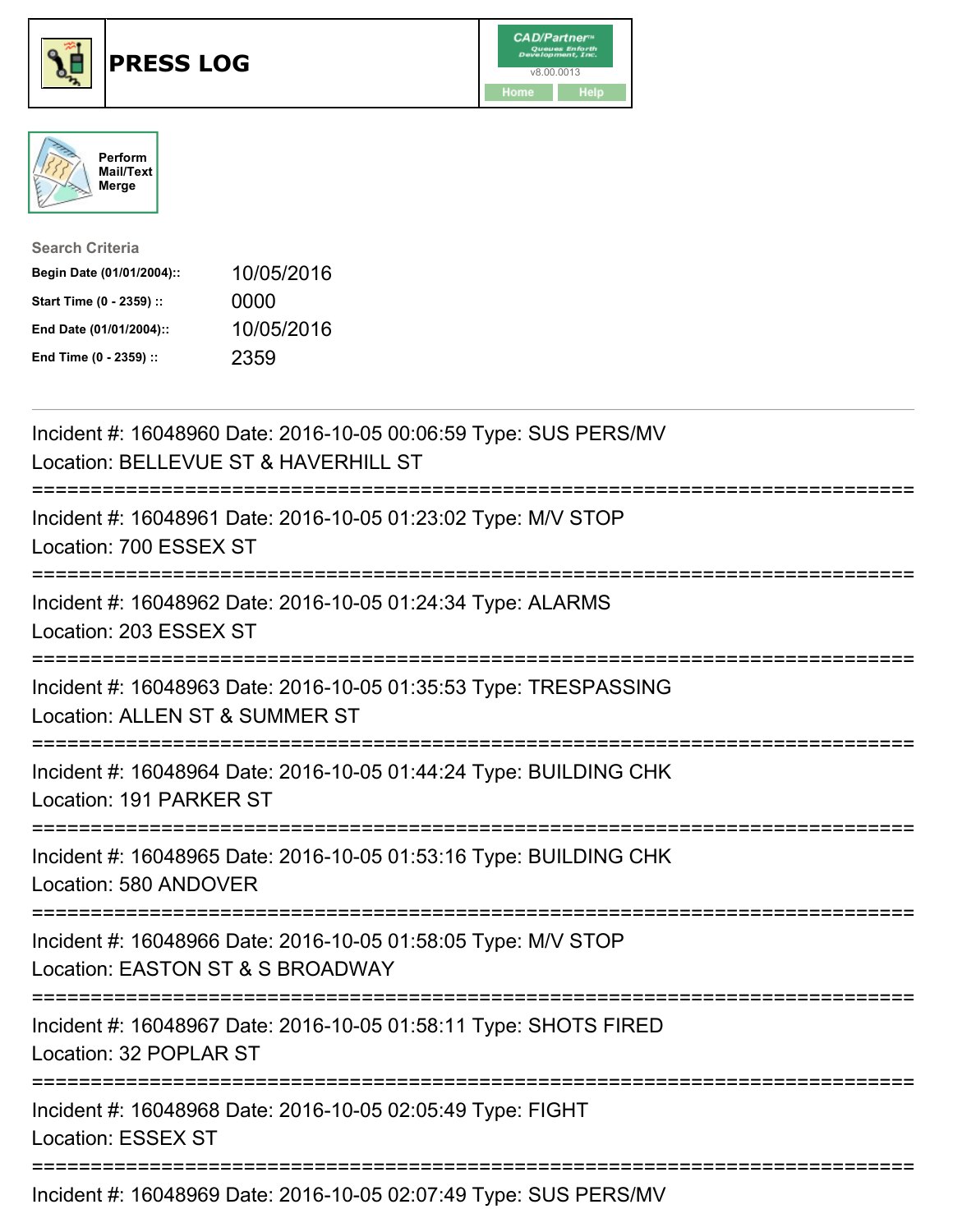Location: 20 PORTLAND ST

| Incident #: 16048970 Date: 2016-10-05 02:14:23 Type: M/V STOP<br>Location: HAMPSHIRE ST & LOWELL ST             |
|-----------------------------------------------------------------------------------------------------------------|
| Incident #: 16048971 Date: 2016-10-05 02:19:36 Type: B&E/PROG<br>Location: 158 BOXFORD ST                       |
| Incident #: 16048972 Date: 2016-10-05 02:29:14 Type: INVEST CONT<br>Location: 90 LOWELL ST                      |
| Incident #: 16048973 Date: 2016-10-05 02:33:21 Type: SPECIAL CHECK<br>Location: 130 BOXFORD ST                  |
| Incident #: 16048974 Date: 2016-10-05 02:38:53 Type: BUILDING CHK<br>Location: ROMANOS PIZZA / 311 MERRIMACK ST |
| Incident #: 16048975 Date: 2016-10-05 02:41:00 Type: SUS PERS/MV<br>Location: BROADWAY & PARK ST                |
| Incident #: 16048976 Date: 2016-10-05 02:44:23 Type: ROBBERY UNARM<br>Location: BERKELEY ST & PARK ST           |
| Incident #: 16048977 Date: 2016-10-05 02:54:31 Type: BUILDING CHK<br>Location: TD BANKNORTH MA / 305 S BROADWAY |
| Incident #: 16048978 Date: 2016-10-05 02:56:47 Type: ALARMS<br>Location: 401 HIGH ST                            |
| Incident #: 16048980 Date: 2016-10-05 03:08:03 Type: M/V STOP<br>Location: HAVERHILL ST & JACKSON ST            |
| Incident #: 16048979 Date: 2016-10-05 03:08:09 Type: M/V STOP<br>Location: LEBANON ST & WHITE ST                |
| Incident #: 16048983 Date: 2016-10-05 03:09:02 Type: M/V STOP<br><b>Location: BRADFORD ST</b>                   |
| Incident #: 16048981 Date: 2016-10-05 03:09:09 Type: M/V STOP<br>Location: HAVERHILL ST & MAY ST                |
| Incident #: 16048982 Date: 2016-10-05 03:09:35 Type: M/V STOP                                                   |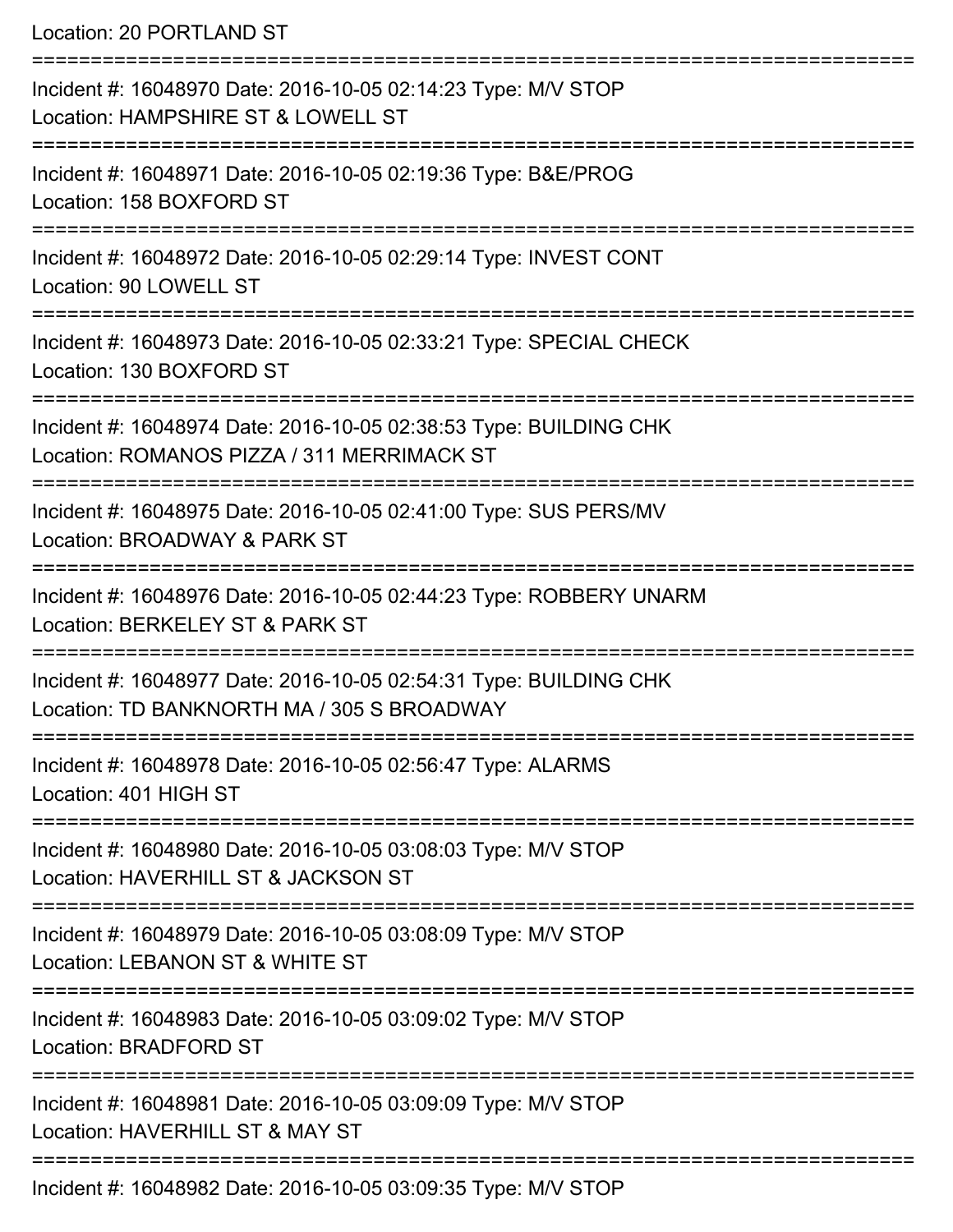| Incident #: 16048984 Date: 2016-10-05 03:11:39 Type: BUILDING CHK<br>Location: 205 BROADWAY                                               |
|-------------------------------------------------------------------------------------------------------------------------------------------|
| Incident #: 16048985 Date: 2016-10-05 03:12:55 Type: ALARMS<br>Location: 579 ANDOVER ST                                                   |
| Incident #: 16048986 Date: 2016-10-05 03:15:28 Type: SPECIAL CHECK<br>Location: 130 BOXFORD ST                                            |
| Incident #: 16048987 Date: 2016-10-05 03:19:01 Type: SPECIAL CHECK<br>Location: 28 JUNIPER ST                                             |
| Incident #: 16048988 Date: 2016-10-05 03:20:09 Type: BUILDING CHK<br>Location: 647 ANDOVER ST                                             |
| Incident #: 16048989 Date: 2016-10-05 03:27:49 Type: BUILDING CHK<br>Location: YOLANDA BEAUTY SALON / 338 LAWRENCE ST                     |
| Incident #: 16048990 Date: 2016-10-05 03:51:45 Type: DISTURBANCE<br>Location: 86 S BROADWAY #9 FL 2                                       |
| Incident #: 16048991 Date: 2016-10-05 04:14:47 Type: ALARMS<br>Location: 579 ANDOVER ST                                                   |
| Incident #: 16048992 Date: 2016-10-05 04:31:30 Type: DISTURBANCE<br>Location: 204 S UNION ST                                              |
| Incident #: 16048993 Date: 2016-10-05 04:58:45 Type: FIRE<br>Location: 259 HOWARD ST                                                      |
| Incident #: 16048994 Date: 2016-10-05 05:03:45 Type: ALARMS<br>Location: 401 HIGH ST                                                      |
| _____________________________________<br>Incident #: 16048995 Date: 2016-10-05 06:11:26 Type: M/V STOP<br>Location: S BROADWAY & SALEM ST |
| Incident #: 16048997 Date: 2016-10-05 06:12:07 Type: HIT & RUN M/V<br>Location: 210 MERRIMACK ST                                          |
| Incident #: 16048996 Date: 2016-10-05 06:12:19 Type: MV/BLOCKING                                                                          |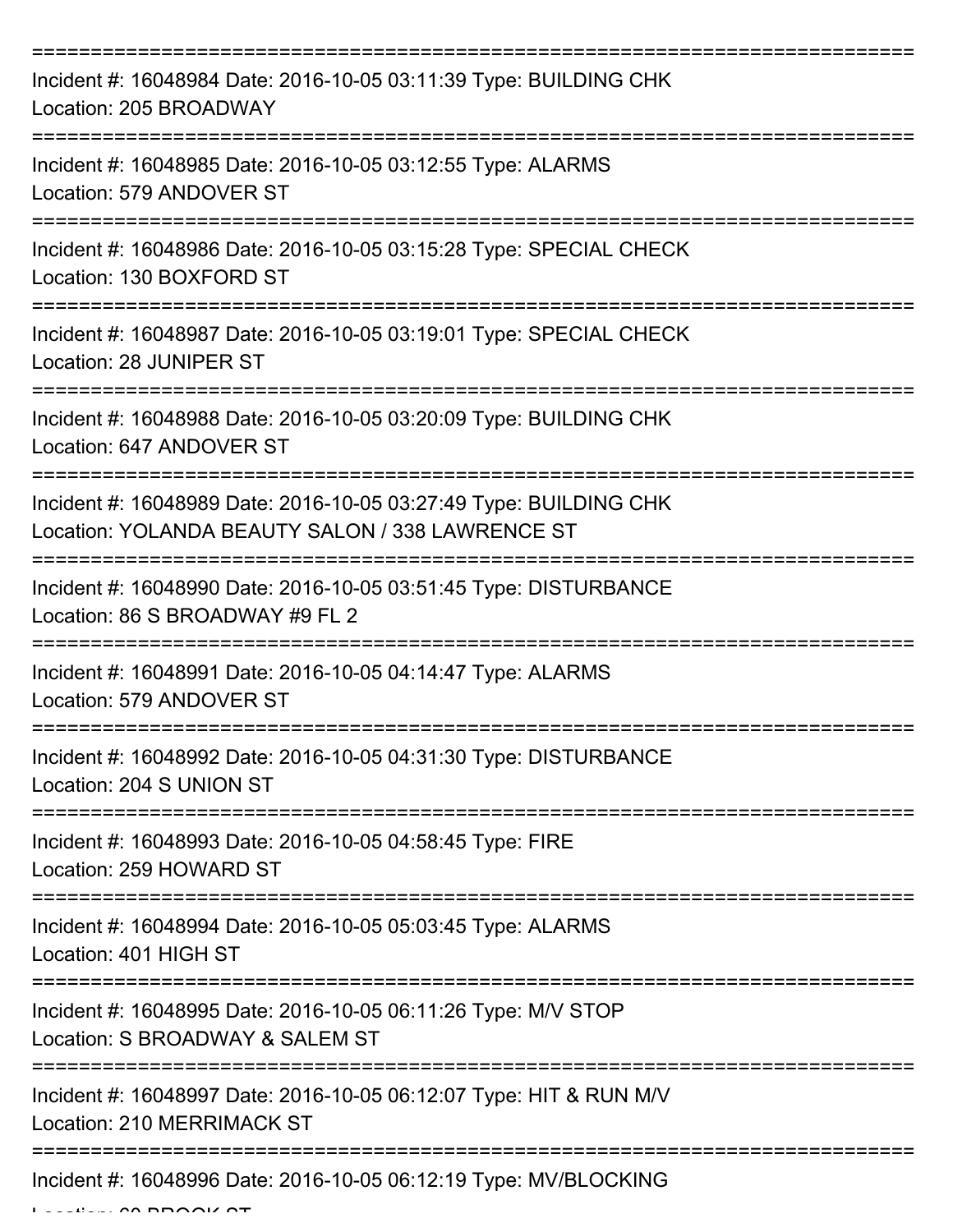| Incident #: 16048998 Date: 2016-10-05 06:51:52 Type: PRISONER CHK<br>Location: 90 LOWELL ST                                      |
|----------------------------------------------------------------------------------------------------------------------------------|
| Incident #: 16048999 Date: 2016-10-05 07:04:15 Type: MEDIC SUPPORT<br>Location: 71 N PARISH RD                                   |
| Incident #: 16049000 Date: 2016-10-05 07:21:07 Type: M/V STOP<br>Location: FOSTER ST & SALEM ST                                  |
| Incident #: 16049001 Date: 2016-10-05 07:32:25 Type: AUTO ACC/NO PI<br><b>Location: BARKER RD</b>                                |
| Incident #: 16049002 Date: 2016-10-05 07:35:26 Type: AUTO ACC/NO PI<br><b>Location: WINTHROP AV</b>                              |
| Incident #: 16049003 Date: 2016-10-05 07:35:51 Type: PARK & WALK<br>Location: 0 BROADWAY                                         |
| Incident #: 16049004 Date: 2016-10-05 07:37:49 Type: ALARMS<br>Location: 242 HAMPSHIRE ST                                        |
| Incident #: 16049005 Date: 2016-10-05 07:43:53 Type: AUTO ACC/NO PI<br>Location: 245 JACKSON ST                                  |
| Incident #: 16049006 Date: 2016-10-05 07:47:04 Type: CLOSE STREET<br>Location: 62 AHERST                                         |
| Incident #: 16049007 Date: 2016-10-05 07:50:45 Type: ALARM/BURG<br>Location: MERRIMACK VALLEY CREDIT UNION / 500 MERRIMACK ST #A |
| Incident #: 16049008 Date: 2016-10-05 07:57:25 Type: CLOSE STREET<br>Location: ANDOVER ST & FOSTER ST                            |
| Incident #: 16049009 Date: 2016-10-05 08:29:57 Type: SUS PERS/MV<br>Location: 50 PORTLAND ST                                     |
| Incident #: 16049010 Date: 2016-10-05 08:37:13 Type: CLOSE STREET<br>Location: ANDOVER ST & S BROADWAY                           |
| ------------------------<br>Incident #: 16049011 Date: 2016-10-05 08:46:26 Type: LARCENY/PAST                                    |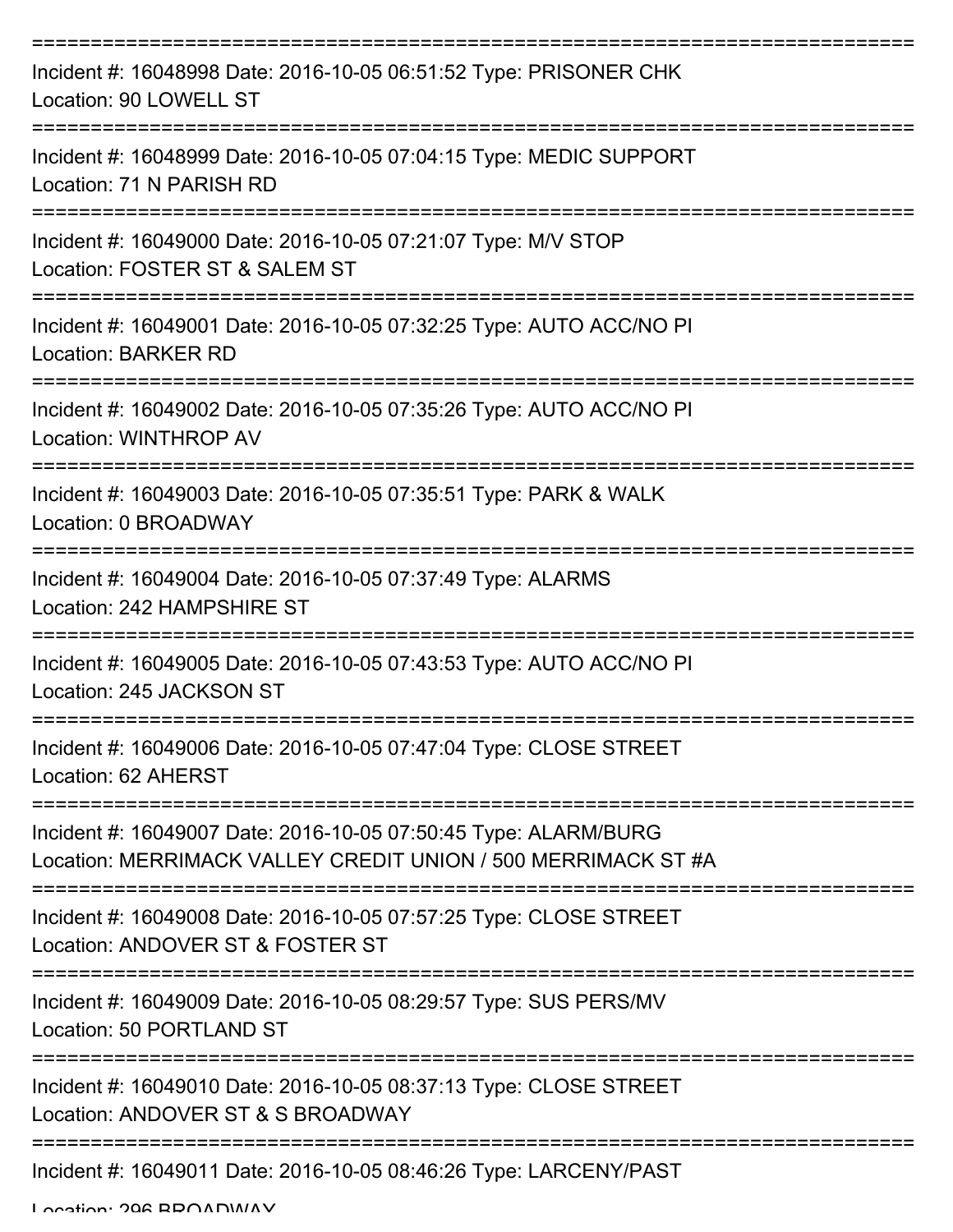| Incident #: 16049012 Date: 2016-10-05 09:10:32 Type: PARK & WALK<br>Location: BRADFORD ST & BROADWAY                 |
|----------------------------------------------------------------------------------------------------------------------|
| Incident #: 16049013 Date: 2016-10-05 09:18:23 Type: M/V STOP<br>Location: AUBURN ST & BENNINGTON ST                 |
| Incident #: 16049014 Date: 2016-10-05 09:36:34 Type: ASSIST FIRE<br>Location: 400 WATER ST                           |
| Incident #: 16049015 Date: 2016-10-05 09:43:26 Type: DISTURBANCE<br>Location: JACKSON ST & PARK ST                   |
| Incident #: 16049016 Date: 2016-10-05 09:52:50 Type: AUTO ACC/UNK PI<br><b>Location: MANCHESTER ST</b>               |
| Incident #: 16049017 Date: 2016-10-05 09:54:04 Type: NOTIFICATION<br>Location: 23 WASHINGTON ST                      |
| Incident #: 16049018 Date: 2016-10-05 09:59:40 Type: PARK & WALK<br>Location: S UNION ST & SALEM ST                  |
| Incident #: 16049019 Date: 2016-10-05 10:02:13 Type: DISTURBANCE<br>Location: CVS PHARMACY / 266 BROADWAY            |
| Incident #: 16049020 Date: 2016-10-05 10:05:12 Type: ALARM/BURG<br>Location: GLENN STREET / 146 SHEPARD ST           |
| Incident #: 16049021 Date: 2016-10-05 10:21:13 Type: DK (DRUNK)<br>Location: MANAGEMENT / 599 CANAL ST FL 6W1        |
| Incident #: 16049022 Date: 2016-10-05 10:25:10 Type: M/V STOP<br>Location: BROADWAY & ESSEX ST                       |
| Incident #: 16049023 Date: 2016-10-05 10:31:38 Type: M/V STOP<br>Location: BROADWAY & ESSEX ST                       |
| Incident #: 16049024 Date: 2016-10-05 10:32:22 Type: PARK & WALK<br>Location: BRADFORD ST & BROADWAY                 |
| ------------------<br>Incident #: 16049025 Date: 2016-10-05 10:40:56 Type: M/V STOP<br>Location: BROADWAY & ESSEX ST |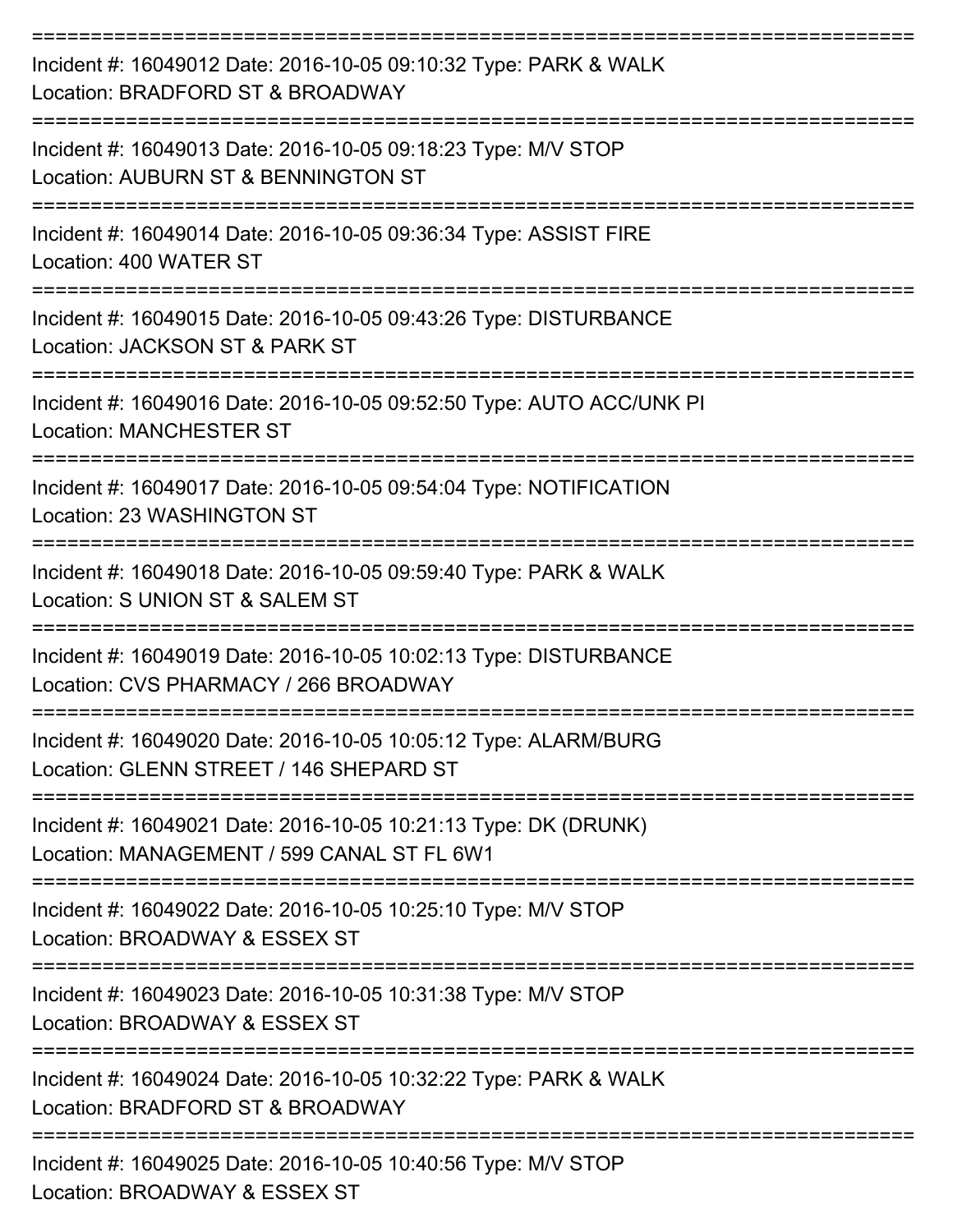| Incident #: 16049026 Date: 2016-10-05 10:56:45 Type: ALARM/BURG<br>Location: ROSARIO RESD / 17 N BOYLSTON ST                     |
|----------------------------------------------------------------------------------------------------------------------------------|
| Incident #: 16049027 Date: 2016-10-05 11:00:49 Type: INVESTIGATION<br>Location: SOUTH LAWRENCE EAST SCHOOL / 165 CRAWFORD ST     |
| Incident #: 16049028 Date: 2016-10-05 11:01:36 Type: M/V STOP<br>Location: 7 SULLIVAN AV                                         |
| Incident #: 16049029 Date: 2016-10-05 11:08:28 Type: ALARM/BURG<br>Location: MILAGROS RESD / 37 EUTAW ST                         |
| Incident #: 16049030 Date: 2016-10-05 11:19:52 Type: 209A/SERVE<br>Location: 90 LOWELL ST                                        |
| Incident #: 16049031 Date: 2016-10-05 11:21:08 Type: 209A/SERVE<br>Location: 21 SAXONIA AV                                       |
| Incident #: 16049032 Date: 2016-10-05 11:21:55 Type: 209A/SERVE<br>Location: 82 OSGOOD ST                                        |
| Incident #: 16049033 Date: 2016-10-05 11:22:45 Type: 209A/SERVE<br>Location: 90 LOWELL ST                                        |
| Incident #: 16049035 Date: 2016-10-05 11:24:15 Type: 209A/SERVE<br>Location: 55 BOWDOIN ST                                       |
| Incident #: 16049034 Date: 2016-10-05 11:24:33 Type: B&E/PAST<br>Location: 27 MYRTLE CT                                          |
| Incident #: 16049036 Date: 2016-10-05 11:27:55 Type: HIT & RUN M/V<br>Location: YMCA / 40 LAWRENCE ST                            |
| Incident #: 16049037 Date: 2016-10-05 11:44:04 Type: ALARM/BURG<br>Location: 37 EUTAW ST                                         |
| ===========================<br>Incident #: 16049038 Date: 2016-10-05 11:50:33 Type: SUS PERS/MV<br>Location: PARK ST & SPRUCE ST |
| Incident #: 16049039 Date: 2016-10-05 11:51:23 Type: ASSSIT OTHER PD<br>Location: 2 APPLETON ST                                  |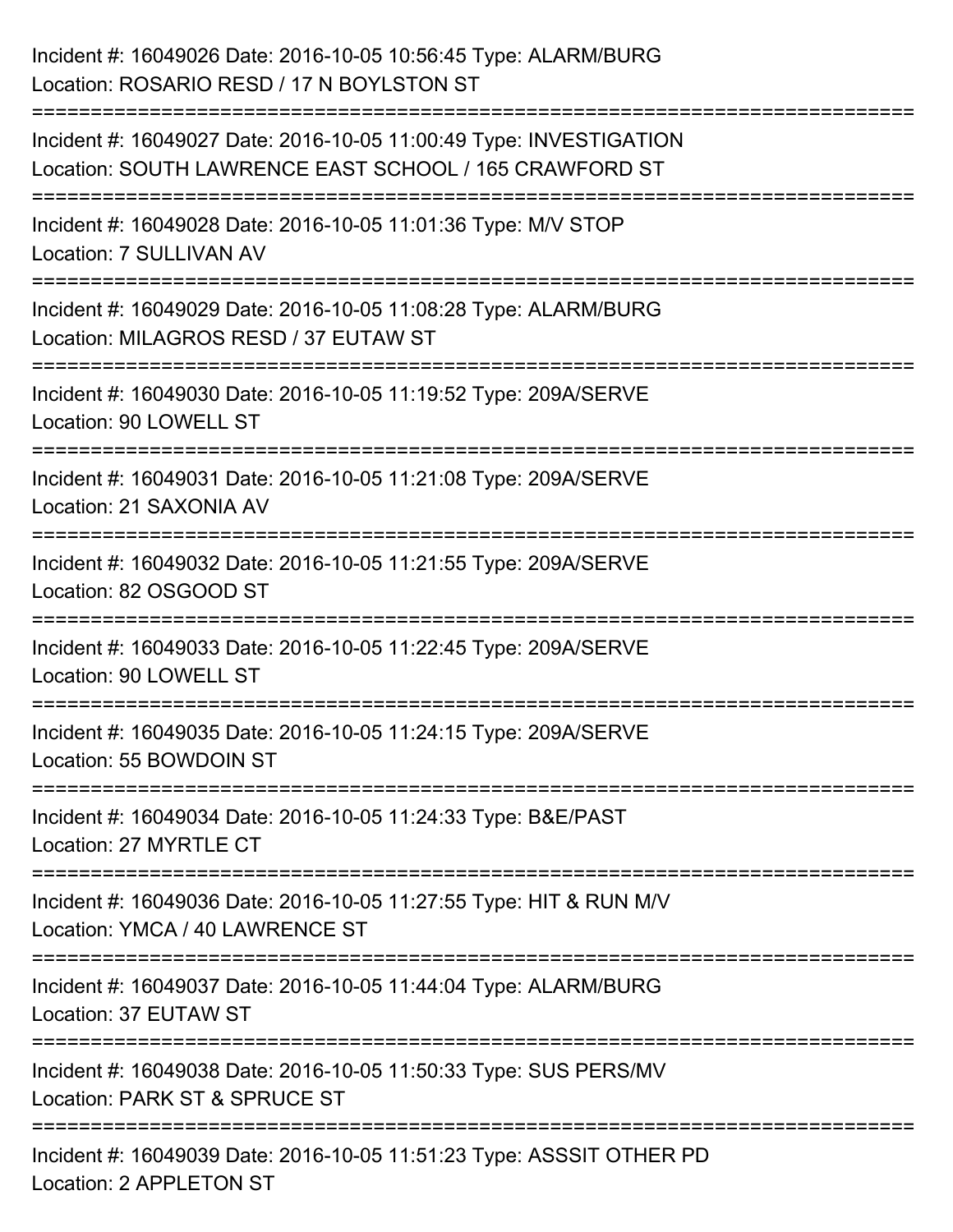| Incident #: 16049040 Date: 2016-10-05 12:05:19 Type: 209A/SERVE<br>Location: 439 ANDOVER ST                                              |
|------------------------------------------------------------------------------------------------------------------------------------------|
| Incident #: 16049041 Date: 2016-10-05 12:06:46 Type: M/V STOP<br>Location: KFC / 490 S UNION ST                                          |
| Incident #: 16049042 Date: 2016-10-05 12:08:51 Type: 209A/SERVE<br>Location: 103 CHESTER ST                                              |
| Incident #: 16049043 Date: 2016-10-05 12:19:47 Type: SUS PERS/MV<br>Location: 444 N CANAL ST                                             |
| Incident #: 16049044 Date: 2016-10-05 12:29:30 Type: SUS PERS/MV<br>Location: 129 LAWRENCE ST                                            |
| Incident #: 16049045 Date: 2016-10-05 12:31:55 Type: NOTIFICATION<br>Location: 141 BYRON AV                                              |
| Incident #: 16049046 Date: 2016-10-05 12:33:19 Type: INVESTIGATION<br>Location: 70 N PARISH RD<br>====================================== |
| Incident #: 16049047 Date: 2016-10-05 12:34:53 Type: LARCENY/PAST<br>Location: 70 N PARISH RD                                            |
| Incident #: 16049048 Date: 2016-10-05 12:39:57 Type: SUS PERS/MV<br>Location: 360 BROADWAY                                               |
| Incident #: 16049049 Date: 2016-10-05 12:49:44 Type: M/V STOP<br>Location: BROADWAY & CONCORD ST<br>------------------                   |
| Incident #: 16049050 Date: 2016-10-05 12:57:38 Type: A&B PAST<br>Location: 550 HAMPSHIRE ST FL 1STFL                                     |
| Incident #: 16049051 Date: 2016-10-05 12:57:52 Type: INVEST CONT<br>Location: 100 ERVING ST                                              |
| Incident #: 16049052 Date: 2016-10-05 13:01:23 Type: DISTURBANCE<br>Location: 130 BOXFORD ST                                             |
| Incident #: 16049053 Date: 2016-10-05 13:17:11 Type: M/V STOP<br>Location: 65 PARKER ST                                                  |

===========================================================================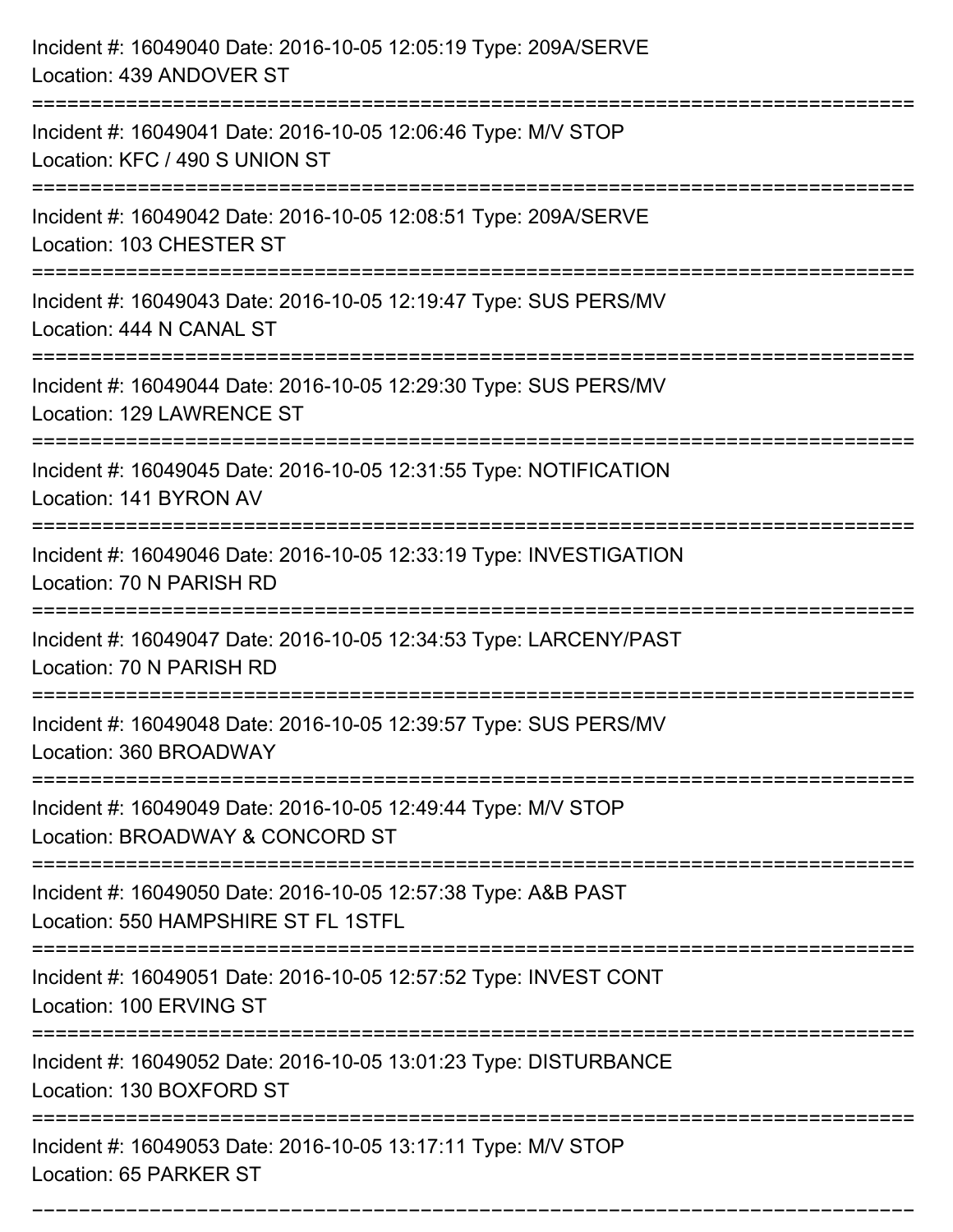| Incident #: 16049054 Date: 2016-10-05 13:17:37 Type: AUTO ACC/NO PI<br>Location: 53 JACKSON ST                                       |
|--------------------------------------------------------------------------------------------------------------------------------------|
| Incident #: 16049055 Date: 2016-10-05 13:17:57 Type: M/V STOP<br>Location: 90 LOWELL ST                                              |
| Incident #: 16049056 Date: 2016-10-05 13:21:41 Type: MAL DAMAGE<br>Location: 140 WOODLAND ST                                         |
| Incident #: 16049057 Date: 2016-10-05 13:24:49 Type: FRAUD<br>Location: 15 ODILE CT                                                  |
| Incident #: 16049058 Date: 2016-10-05 13:27:16 Type: AUTO ACC/NO PI<br>Location: 263 JACKSON ST<br>================================= |
| Incident #: 16049059 Date: 2016-10-05 13:28:41 Type: MEDIC SUPPORT<br>Location: 87 SUMMER ST                                         |
| Incident #: 16049060 Date: 2016-10-05 13:31:12 Type: MV/BLOCKING<br>Location: 30 FITZ ST<br>:===============================         |
| Incident #: 16049061 Date: 2016-10-05 13:34:58 Type: A&B PAST<br>Location: 70 N PARISH RD                                            |
| Incident #: 16049062 Date: 2016-10-05 13:38:45 Type: E911 HANGUP<br>Location: MALDONADO RESD / 48 LOUISBERG ST                       |
| Incident #: 16049063 Date: 2016-10-05 13:55:43 Type: CK WELL BEING<br>Location: 312 WATER ST #APT12                                  |
| Incident #: 16049064 Date: 2016-10-05 14:03:18 Type: M/V STOP<br>Location: BENNINGTON ST & MYRTLE ST                                 |
| Incident #: 16049065 Date: 2016-10-05 14:05:50 Type: INVEST CONT<br>Location: 142 FARNHAM ST                                         |
| Incident #: 16049067 Date: 2016-10-05 14:15:26 Type: LARCENY/PAST<br>Location: 206 LAWRENCE ST                                       |
| Incident #: 16049066 Date: 2016-10-05 14:16:18 Type: DISTURBANCE<br>Location: 550 HAMPSHIRE ST                                       |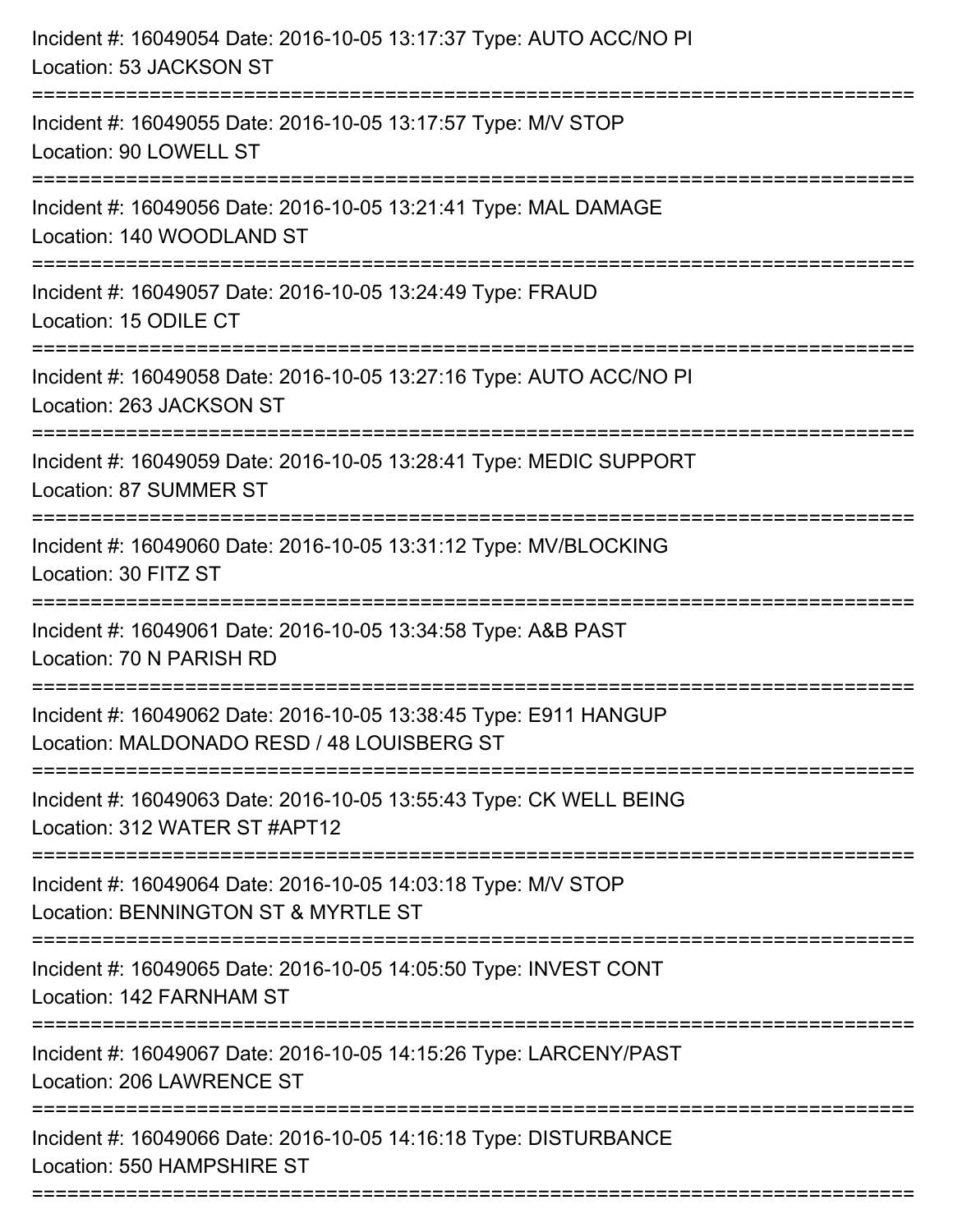Location: 239 ANDOVER ST #3

| Incident #: 16049069 Date: 2016-10-05 14:20:32 Type: DRUG VIO<br>Location: 51 BROOKFIELD ST FL 1STFL                                               |
|----------------------------------------------------------------------------------------------------------------------------------------------------|
| Incident #: 16049070 Date: 2016-10-05 14:27:30 Type: DOMESTIC/PROG<br>Location: 104 BERNARD AV                                                     |
| Incident #: 16049071 Date: 2016-10-05 14:43:55 Type: DISTURBANCE<br>Location: 205 S UNION ST                                                       |
| Incident #: 16049072 Date: 2016-10-05 14:50:29 Type: RECOV/STOL/MV<br>Location: 38 LEBANON ST                                                      |
| Incident #: 16049074 Date: 2016-10-05 14:59:48 Type: ASSSIT OTHER PD<br>Location: 72 WOODLAND ST                                                   |
| Incident #: 16049073 Date: 2016-10-05 14:59:59 Type: ASSIST FIRE<br>Location: 9 BASSWOOD ST                                                        |
| Incident #: 16049075 Date: 2016-10-05 15:02:53 Type: DISTURBANCE<br>Location: N PARISH RD & OSGOOD ST                                              |
| Incident #: 16049076 Date: 2016-10-05 15:09:42 Type: DRUG VIO<br>Location: LOWELL ST & MARGIN ST                                                   |
| Incident #: 16049077 Date: 2016-10-05 15:13:06 Type: MISSING PERS<br>Location: 175 LOWELL ST                                                       |
| ====================<br>===============================<br>Incident #: 16049078 Date: 2016-10-05 15:17:48 Type: TEST QED<br>Location: 90 LOWELL ST |
| Incident #: 16049079 Date: 2016-10-05 15:24:07 Type: INVESTIGATION<br>Location: 84 OSGOOD ST                                                       |
| Incident #: 16049080 Date: 2016-10-05 15:27:58 Type: AUTO ACC/NO PI<br>Location: 100 ERVING AV                                                     |
| Incident #: 16049081 Date: 2016-10-05 15:30:26 Type: MAL DAMAGE<br>Location: SOUTH LAWRENCE EAST SCHOOL / 165 CRAWFORD ST                          |
|                                                                                                                                                    |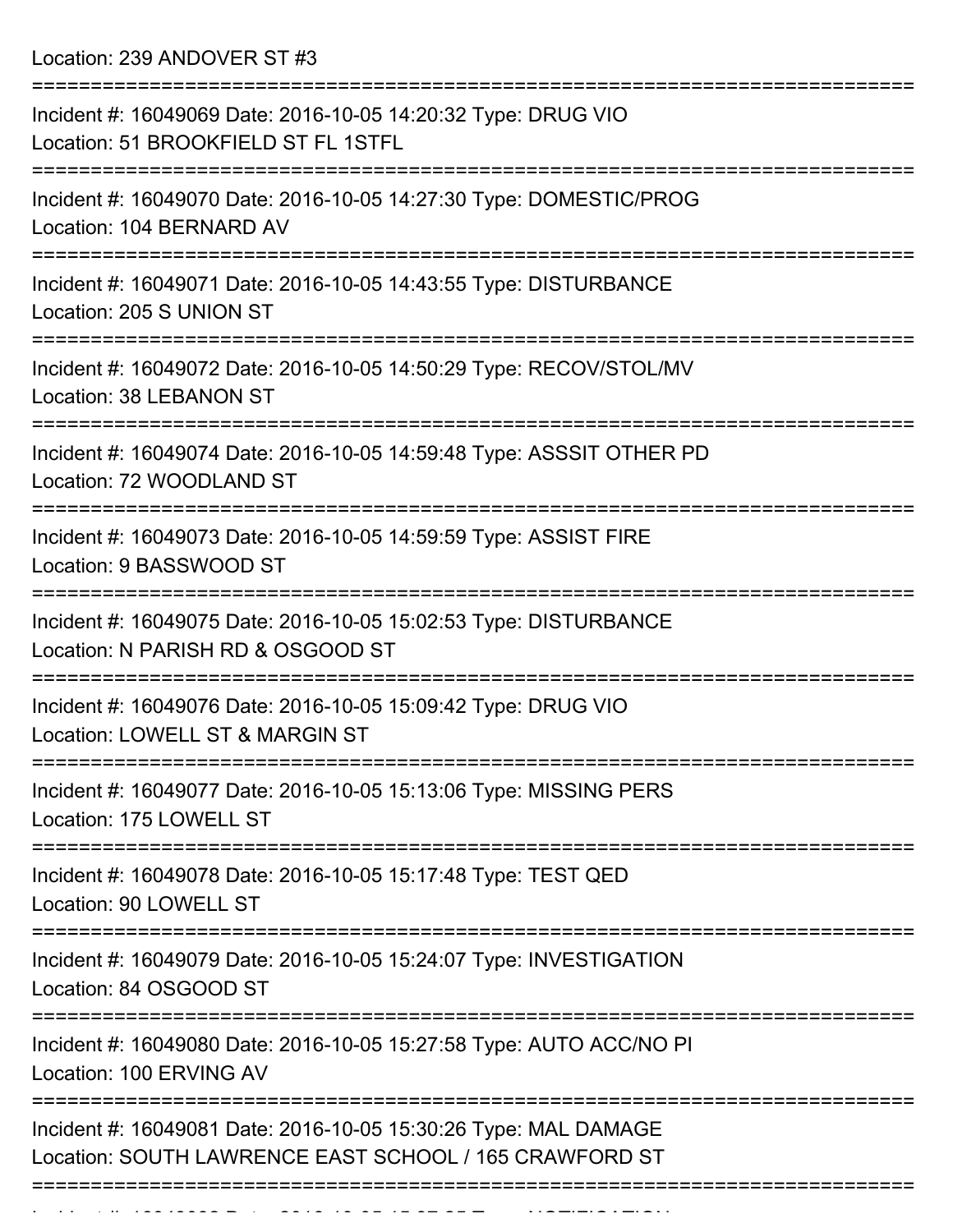Location: 6 JEFFERSON ST

| Incident #: 16049083 Date: 2016-10-05 15:46:27 Type: GENERAL SERV<br>Location: PLEASANT ST & PLEASANT PL                                      |
|-----------------------------------------------------------------------------------------------------------------------------------------------|
| Incident #: 16049084 Date: 2016-10-05 15:46:42 Type: MEDIC SUPPORT<br>Location: 521 LOWELL ST                                                 |
| Incident #: 16049085 Date: 2016-10-05 16:00:39 Type: TOW OF M/V<br>Location: 213 CRAWFORD ST                                                  |
| Incident #: 16049086 Date: 2016-10-05 16:11:22 Type: M/V STOP<br>Location: CHESTNUT ST & ELM ST                                               |
| Incident #: 16049087 Date: 2016-10-05 16:11:28 Type: B&E/PAST<br>Location: 7 BUNKERHILL ST FL 1STFL                                           |
| Incident #: 16049088 Date: 2016-10-05 16:21:09 Type: NOISE ORD<br>Location: ESSEX ST & WARREN ST                                              |
| Incident #: 16049089 Date: 2016-10-05 16:29:06 Type: M/V STOP<br>Location: AMESBURY ST & COMMON ST                                            |
| Incident #: 16049090 Date: 2016-10-05 16:49:29 Type: WOMAN DOWN<br>Location: NAPOLI PIZZA + SUBS / 79 COMMON ST                               |
| Incident #: 16049093 Date: 2016-10-05 17:02:10 Type: LOST PROPERTY<br>Location: 405 ESSEX ST                                                  |
| :===================<br>====================<br>Incident #: 16049091 Date: 2016-10-05 17:02:27 Type: 911 HANG UP<br>Location: 268 LAWRENCE ST |
| Incident #: 16049092 Date: 2016-10-05 17:08:11 Type: ANIMAL COMPL<br>Location: 39 ABBOTT ST                                                   |
| Incident #: 16049094 Date: 2016-10-05 17:29:17 Type: FIGHT<br>Location: 91 SUMMER ST                                                          |
| Incident #: 16049095 Date: 2016-10-05 17:29:54 Type: NOISE ORD<br>Location: 19-21 KENDALL ST                                                  |
|                                                                                                                                               |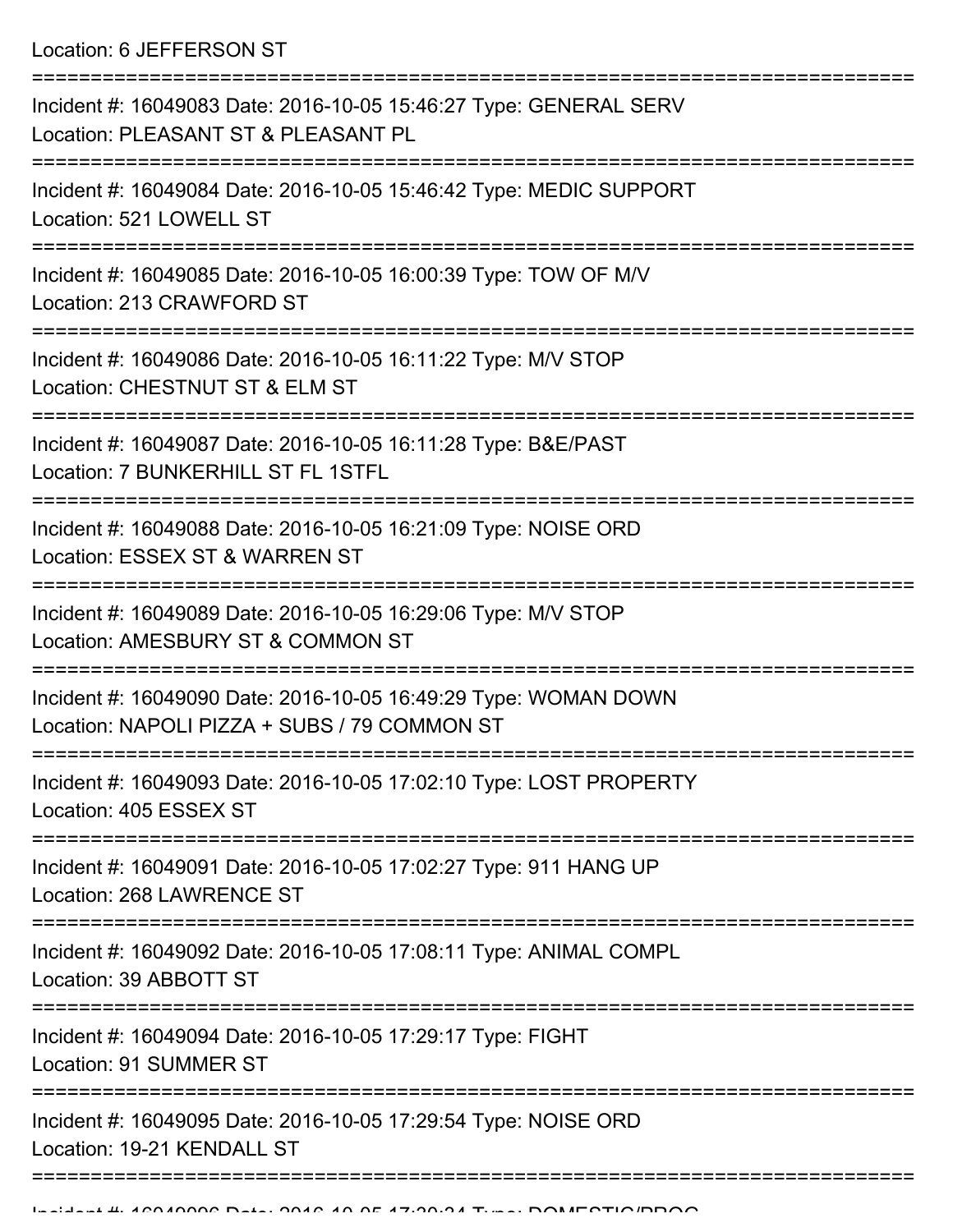| Location: 62 MELVIN ST #11-21                                                                                                            |
|------------------------------------------------------------------------------------------------------------------------------------------|
| Incident #: 16049097 Date: 2016-10-05 17:32:34 Type: FIGHT<br>Location: 95 SUMMER ST                                                     |
| -----------------------------<br>Incident #: 16049098 Date: 2016-10-05 17:44:42 Type: M/V STOP<br>Location: AMESBURY ST & COMMON ST      |
| Incident #: 16049099 Date: 2016-10-05 17:50:09 Type: M/V STOP<br>Location: AMESBURY ST & COMMON ST                                       |
| Incident #: 16049100 Date: 2016-10-05 17:51:24 Type: WIRE DOWN<br><b>Location: GENERAL ST</b>                                            |
| Incident #: 16049102 Date: 2016-10-05 17:58:38 Type: M/V STOP<br>Location: 170 HIGH ST                                                   |
| Incident #: 16049103 Date: 2016-10-05 18:00:24 Type: BUILDING FIRE<br>Location: 452 HAVERHILL ST                                         |
| =================================<br>Incident #: 16049104 Date: 2016-10-05 18:01:25 Type: M/V STOP<br>Location: ABBOTT ST & SHAWSHEEN RD |
| Incident #: 16049105 Date: 2016-10-05 18:14:11 Type: SUS PERS/MV<br>Location: BERKELEY ST & JACKSON ST                                   |
| Incident #: 16049106 Date: 2016-10-05 18:45:00 Type: HIT & RUN M/V<br>Location: BONANZA MARKET / 181 JACKSON ST                          |
| Incident #: 16049107 Date: 2016-10-05 18:54:40 Type: M/V STOP<br>Location: AMES ST & ESSEX ST                                            |
| Incident #: 16049108 Date: 2016-10-05 18:56:50 Type: ALARM/BURG<br>Location: 20 ISLAND ST                                                |
| Incident #: 16049109 Date: 2016-10-05 19:07:06 Type: AUTO ACC/NO PI<br>Location: DAISY ST & HOLLY ST                                     |
| Incident #: 16049110 Date: 2016-10-05 19:13:32 Type: ALARM/BURG<br>Location: UNITED RIVERSIDE CONGRESSIONAL CHUR / 290 WATER ST          |
| Incident #: 16049111 Date: 2016-10-05 19:18:37 Type: SUS PERS/MV                                                                         |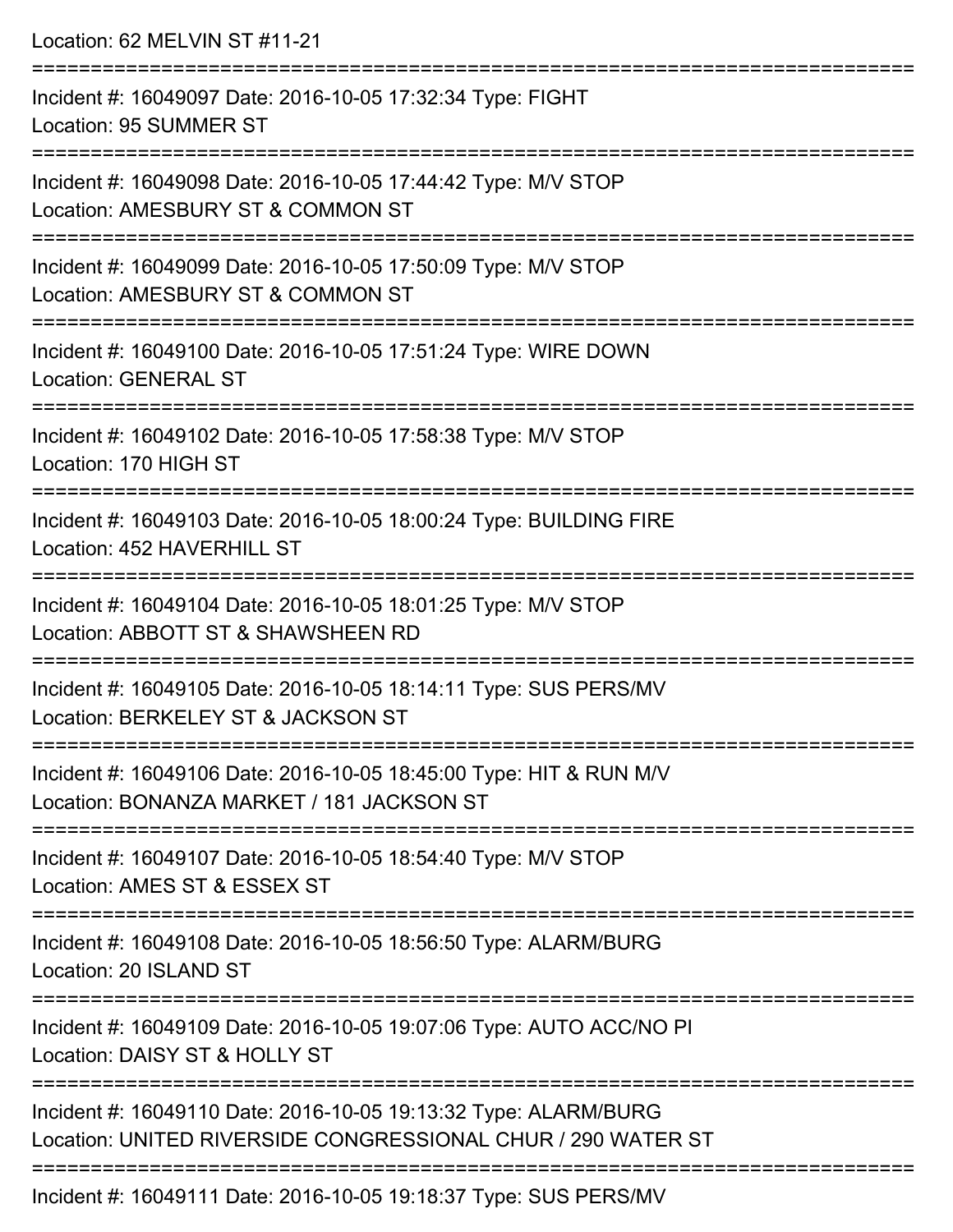| Incident #: 16049112 Date: 2016-10-05 19:22:22 Type: M/V STOP<br>Location: WINTHROP AV                                        |
|-------------------------------------------------------------------------------------------------------------------------------|
| Incident #: 16049113 Date: 2016-10-05 19:40:22 Type: ALARM/HOLD<br>Location: SOLUTIONS WIRELESS NMS / 234 HAMPSHIRE ST        |
| Incident #: 16049114 Date: 2016-10-05 19:40:49 Type: B&E/MV/PROG<br>Location: 45C AUBURN ST                                   |
| Incident #: 16049115 Date: 2016-10-05 19:50:10 Type: 209A/VIOLATION<br>Location: 131 HAVERHILL ST #3                          |
| Incident #: 16049117 Date: 2016-10-05 19:59:00 Type: M/V STOP<br>Location: ELM ST & HAMPSHIRE ST                              |
| Incident #: 16049116 Date: 2016-10-05 19:59:03 Type: DRINKING PUBL<br>Location: 21 E HAVERHILL ST                             |
| Incident #: 16049118 Date: 2016-10-05 20:00:57 Type: M/V STOP<br>Location: COMMONWEALTH DR & MARSTON ST                       |
| Incident #: 16049120 Date: 2016-10-05 20:38:59 Type: SPECIAL CHECK<br>Location: LACIBAENA BAKERY + RESTRAUNT / 112 CROSS ST   |
| Incident #: 16049119 Date: 2016-10-05 20:40:00 Type: M/V STOP<br>Location: PARKER ST & SALEM ST                               |
| Incident #: 16049121 Date: 2016-10-05 21:03:25 Type: AUTO ACC/NO PI<br>Location: AMES ST & PEARL ST                           |
| Incident #: 16049122 Date: 2016-10-05 21:15:22 Type: ALARM/HOLD<br>Location: 234 HAMPSHIRE ST                                 |
| Incident #: 16049123 Date: 2016-10-05 21:22:31 Type: ALARM/BURG<br>Location: TRI STATE GLASS AND SCREEN REPAI / 84 S BROADWAY |
| Incident #: 16049125 Date: 2016-10-05 21:28:04 Type: UNKNOWN PROB<br>Location: 7 DAISY ST                                     |
| Incident #: 16049124 Date: 2016-10-05 21:28:07 Type: AUTO ACC/NO PI                                                           |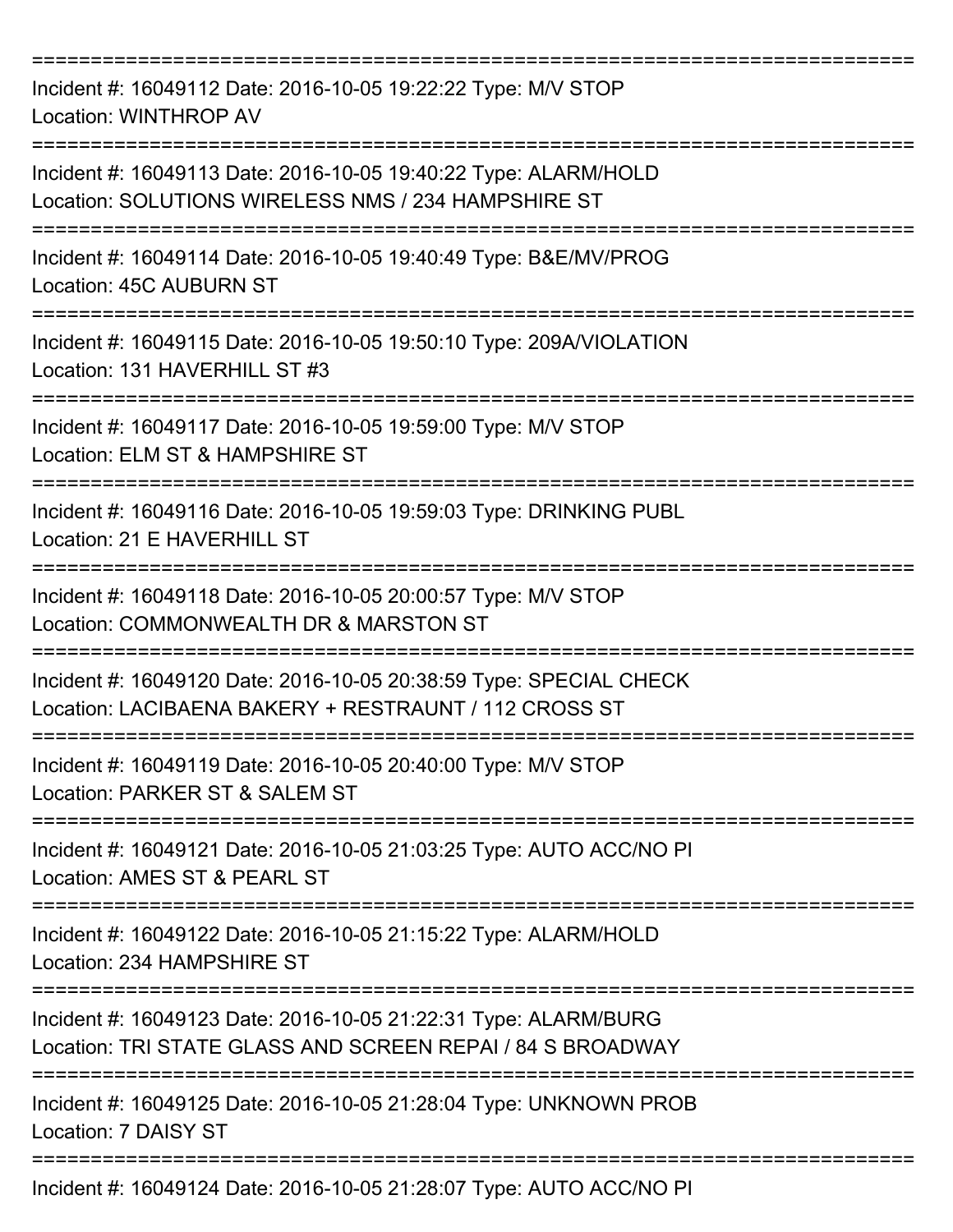| Incident #: 16049126 Date: 2016-10-05 21:45:10 Type: AUTO ACC/NO PI<br>Location: 39 PEARL ST                     |
|------------------------------------------------------------------------------------------------------------------|
| Incident #: 16049127 Date: 2016-10-05 21:53:59 Type: 209A/VIOLATION<br>Location: 20 BERNARD AV                   |
| Incident #: 16049128 Date: 2016-10-05 22:05:33 Type: DOMESTIC/PAST<br>Location: BIG N' BEEFY / 415 BROADWAY      |
| Incident #: 16049129 Date: 2016-10-05 22:10:15 Type: DOMESTIC/PAST<br>Location: 7 DAISY ST                       |
| Incident #: 16049130 Date: 2016-10-05 22:21:26 Type: M/V STOP<br>Location: HAFFNERS GAS STATION / 194 S BROADWAY |
| Incident #: 16049131 Date: 2016-10-05 22:23:25 Type: TRESPASSING<br>Location: 333 AMES ST                        |
| Incident #: 16049132 Date: 2016-10-05 22:30:31 Type: AUTO ACC/UNK PI<br>Location: NIGHTINGALE CT & WATER ST      |
| Incident #: 16049133 Date: 2016-10-05 22:39:00 Type: AUTO ACC/NO PI<br>Location: 199 BOXFORD ST                  |
| Incident #: 16049134 Date: 2016-10-05 22:39:14 Type: M/V STOP<br>Location: 599 WINTHROP AV                       |
| Incident #: 16049135 Date: 2016-10-05 23:07:01 Type: NOISE ORD<br>Location: 83 WALNUT ST #REAR FL 2              |
| Incident #: 16049136 Date: 2016-10-05 23:09:40 Type: M/V STOP<br>Location: EATON ST & EVERETT ST                 |
| Incident #: 16049137 Date: 2016-10-05 23:13:39 Type: NOISE ORD<br>Location: HAFFNER'S GAS STATION / 69 PARKER ST |
| Incident #: 16049138 Date: 2016-10-05 23:15:49 Type: NOISE ORD<br>Location: HAVERHILL ST & UNION ST              |
| Incident #: 16049139 Date: 2016-10-05 23:21:19 Type: EXTRA SURVEIL                                               |